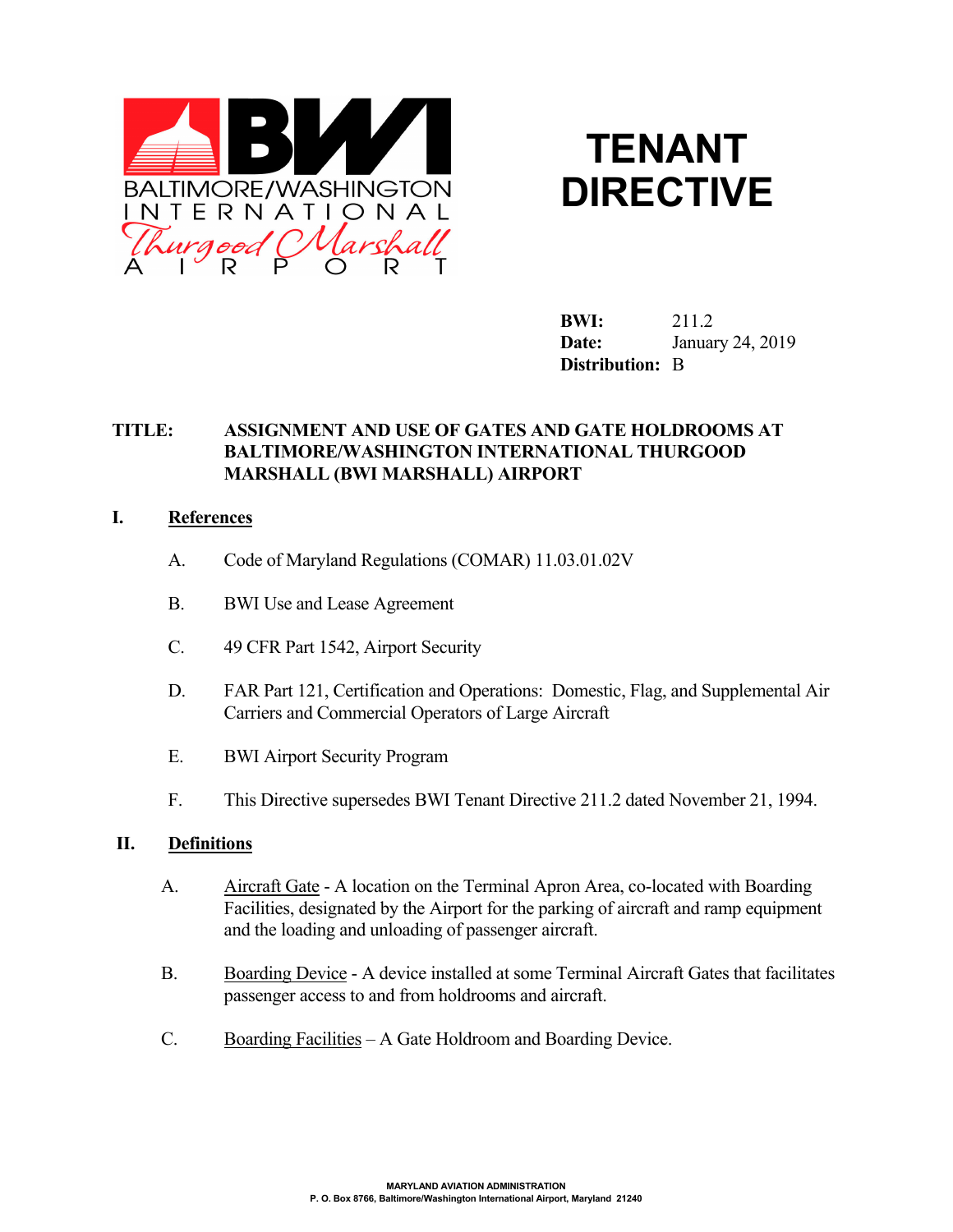- D. Common-Use Gate Holdroom A Gate Holdroom not leased by any single entity and used in common by airlines as assigned by Maryland Department of Transportation Maryland Aviation Administration (MDOT MAA).
- E. Gate Holdroom An area within the Terminal Building adjacent to or in the proximity of or otherwise co-located with an Aircraft Gate that is intended as a holding area for passengers awaiting aircraft arrival/departures.
- F. Preferential Use Use of an Aircraft Gate having priority, but not exclusivity, by an Airport Tenant Airline who leases the co-located Gate Holdroom.
- G. Tenant Directive 401.1 Tenant Directive published by MDOT MAA that establishes rates, fees, and charges for airlines, tenants, and airport operators.
- H. Remote Apron Area Paved area at the Airport used for ramp hardstand parking of aircraft.

# **III. Directive Statement**

- A. Aircraft Gates and Remote Apron Areas at BWI Marshall Airport are the property of the MDOT MAA and are not assigned exclusively to any one carrier. The Airport Operations Center has the discretion to deviate from the gate scheduling priorities outlined in this Directive as needed for operational reasons.
- B. Aircraft Gate assignments shall be requested from the Airport Operations Center (410-859-7018). Authority to order an Aircraft Gate vacated rests with the Airport Operations Center.
- C. Each airline or its designee is responsible for providing its current flight schedule and any changes thereto as they occur to Airport Operations.
- D. The leasing airline has Preferential Use of its leased Boarding Facilities. The shortterm, one-time, or occasional use of an airline's leased Boarding Facilities by another airline may be assigned by Airport Operations. Airport Operations will make reasonable efforts to avoid scheduling other airline aircraft operations at the leasing airline's Preferential Use Boarding Facilities if other conveniently located Common-Use Boarding Facilities are available.
- E. When Airport Operations assigns such occasional use, the leasing airline will report the number of other airline departures from its Preferential Use Boarding Facilities on its Monthly Activity Report and will be permitted to deduct from its monthly charges the per-use Common-Use fee for the other airline use as shown in Tenant Directive 401.1.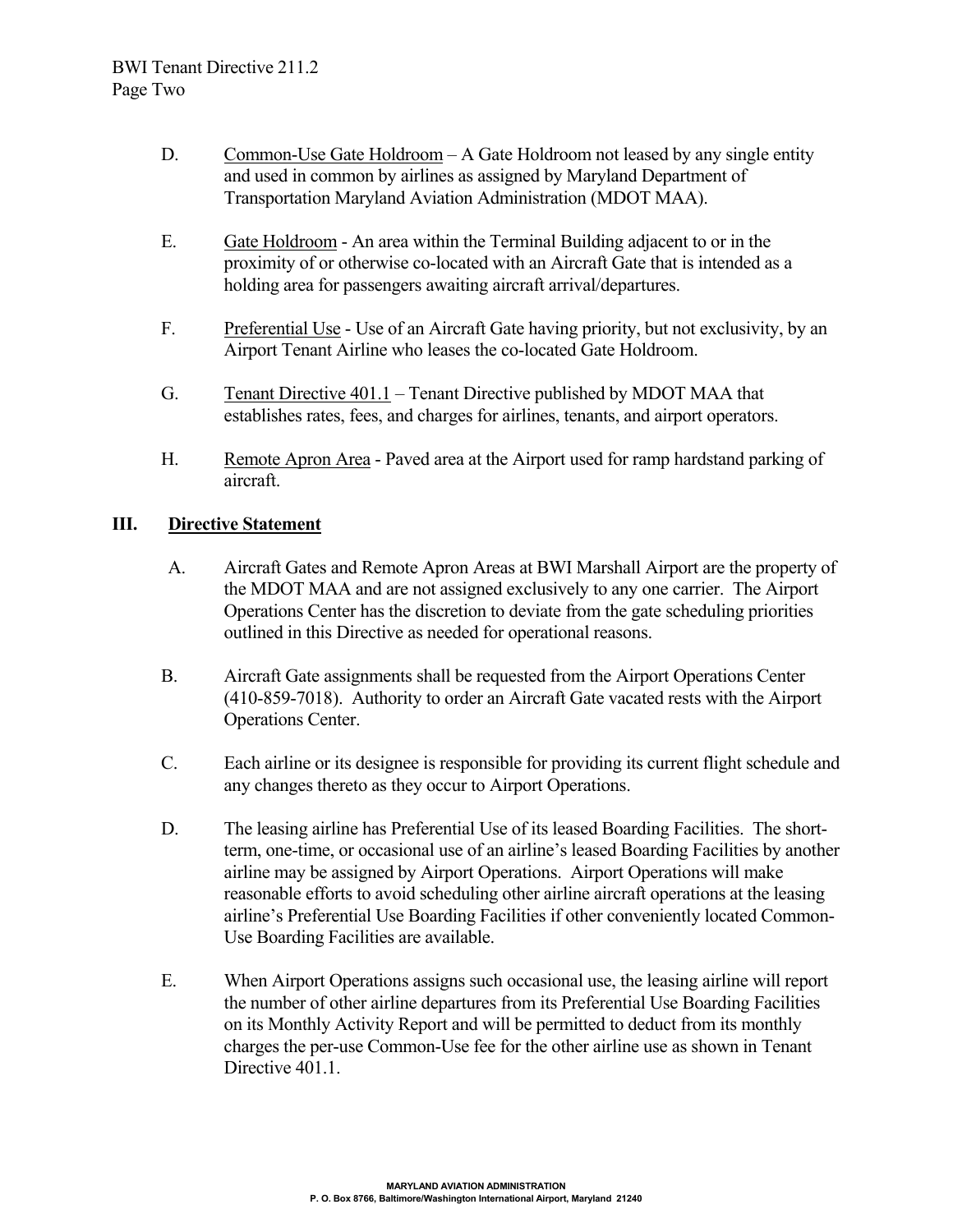- F. From time to time, MDOT MAA may foresee that it will be unable to accommodate requested flight scheduling at Common-Use Boarding Facilities. When this occurs, MDOT MAA will require the requesting airline to coordinate with an airline with Preferential Use Boarding Facilities to establish an accommodation arrangement. If this is unsuccessful, MDOT MAA will coordinate with the airlines as provided for in the BWI Use and Lease Agreement Terminal Facility Use and Control provisions.
- G. Preferential Use Gate Holdroom Sublease

Consent of the MDOT MAA for any sublease shall be requested by letter from the leasing airline and the request must be approved in writing by MDOT MAA prior to commencement of any sublease arrangement with another airline. An executed copy of any sublease document shall be provided for MDOT MAA's approval as soon as possible, but not later than 30 days in advance of commencement of the sublease.

H. Scheduling Common-Use Aircraft Gates

The Airport Operations Center will assign use of Aircraft Gates, Boarding Facilities, and mobile lounges (Planemates) for specified time periods only. The Airport Operations Center may grant a time extension for use of these facilities if no conflict will exist with a subsequently arriving aircraft. If the Airport Operations Center does not grant an extension, the facilities will be vacated and the aircraft at the Aircraft Gate in question will be relocated to another position after notification by the Airport Operations Center.

Irregular operations or diversions may affect gate scheduling priorities.

Late arriving aircraft which conflict with other aircraft already at assigned Aircraft Gate positions may be assigned another position.

I. International Common-Use Gate scheduling priority

NOTE: Due to the limited number of Design Group V Aircraft Gates, Design Group V aircraft will be given priority notwithstanding the order listed below.

- 1. International arriving aircraft requiring access to the FIS turning to depart to an international destination.
	- a. Aircraft seating more than 250 passengers will be allotted 210 minutes for each turn, including a 15-minute buffer before the scheduled arrival and a 15-minute buffer after the scheduled departure time.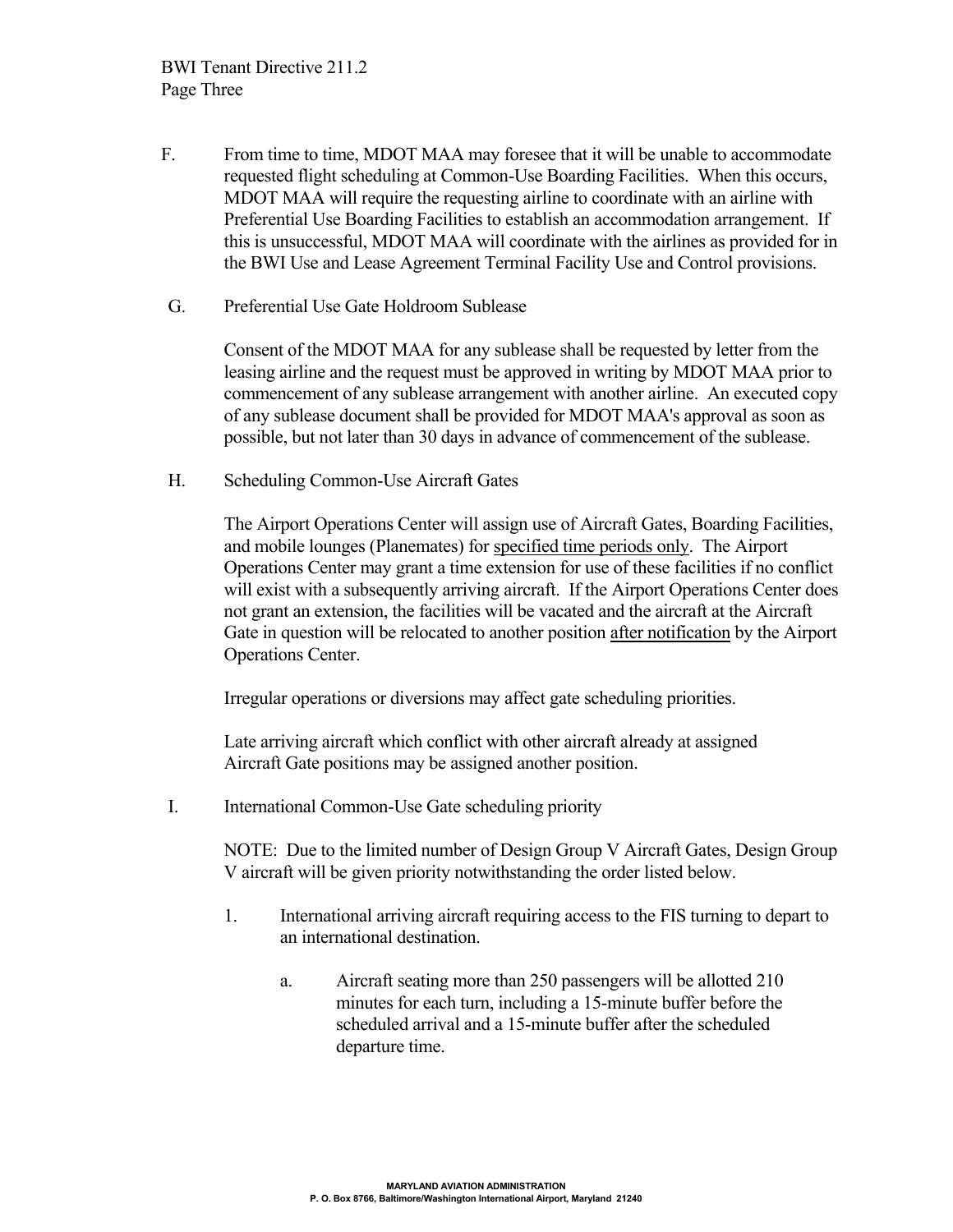- b. Aircraft seating between 150 and 249 passengers will be allotted 150 minutes for each turn, including a 15-minute buffer before the scheduled arrival and a 15-minute buffer after the scheduled departure time.
- c. Aircraft seating less than 149 passengers will be allotted 120 minutes for each turn, including a 15-minute buffer before the scheduled arrival and a 15-minute buffer after the scheduled departure time.
- 2. International arriving aircraft requiring access to the FIS but then towed to a domestic gate or Remote Apron Area.
	- a. Aircraft seating more than 250 passengers will be allotted 135 minutes for each turn, including a 15-minute buffer before the scheduled arrival.
	- b. Aircraft seating between 150 and 249 passengers will be allotted 90 minutes for each turn, including a 15-minute buffer before the scheduled arrival.
	- c. Aircraft seating less than 149 passengers will be allotted 45 minutes for each turn, including a 15-minute buffer before the scheduled arrival.
- 3. International departing aircraft.
	- a. Aircraft seating more than 250 passengers will be allotted 195 minutes for each turn, including a 15-minute buffer after the scheduled departure.
	- b. Aircraft seating between 150 and 249 passengers will be allotted 90 minutes for each turn, including a 15-minute buffer before the scheduled departure.
	- c. Aircraft seating less than 149 passengers will be allotted 75 minutes for each turn, including a 15-minute buffer before the scheduled departure.
- 4. Other aircraft as assigned by Airport Operations.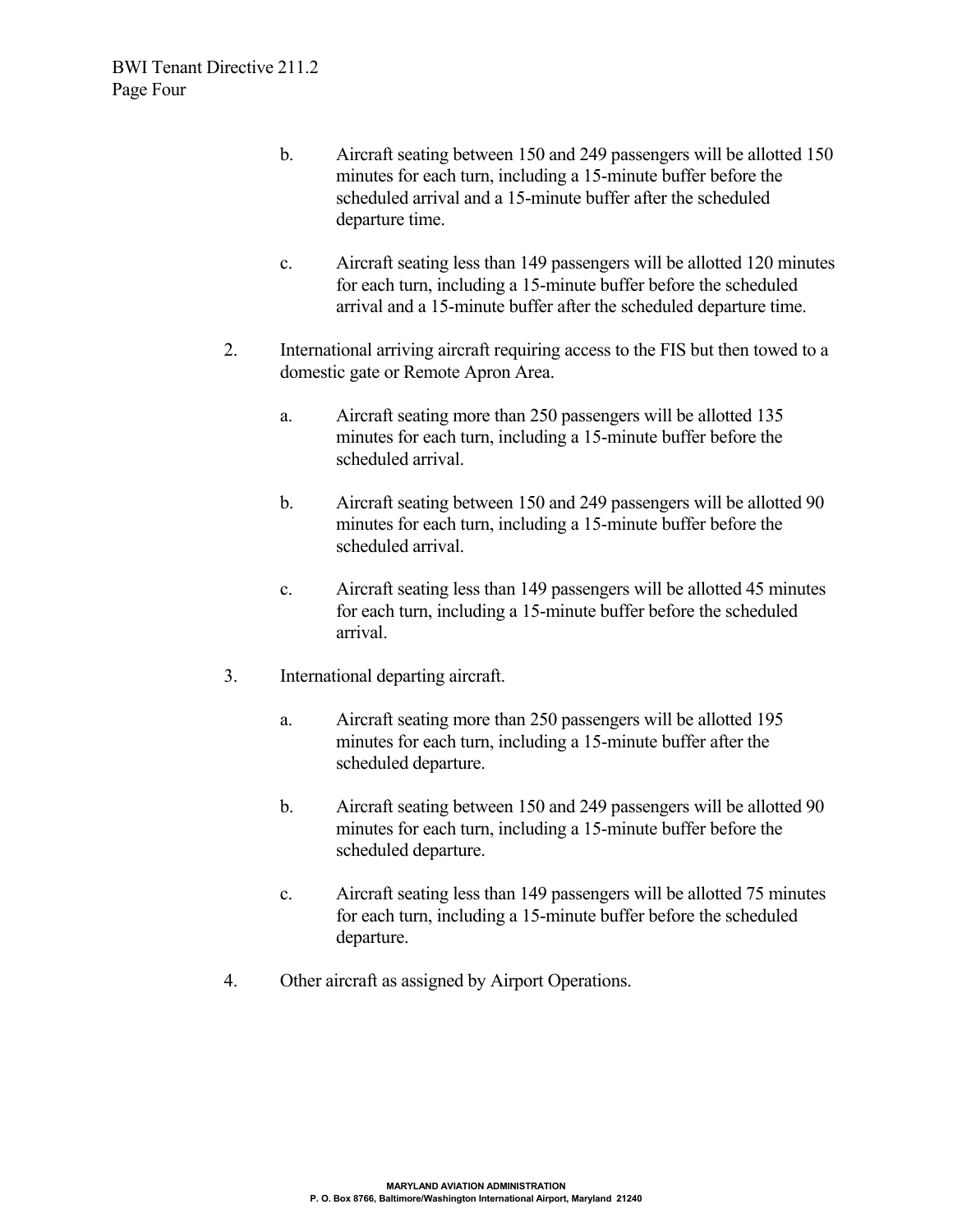- J. Domestic Common-Use Gate scheduling priority
	- 1. Airlines which exclusively use MDOT MAA installed common-use equipment.
	- 2. Domestic airlines with access to their proprietary computer equipment.
	- 3. An airline operating an aircraft turn receives priority for Aircraft Gate scheduling over a terminating flight.
	- 4. Other aircraft as assigned by Airport Operations.

NOTE: An effort will be made to accommodate air carriers with Preferential Use Boarding Facilities at Common-Use Gate Holdrooms on the same concourse.

- K. Scheduling Remote Apron Area Aircraft Parking.
	- 1. The Airport Operations Center will assign Remote Apron Area parking positions on an as needed basis.
	- 2. Priority for aircraft parking positions on North Cargo apron shall be given to cargo carriers with leased space in the cargo complex.
- L. Gate Holdroom Use

In the case of an airline with Preferential Use Boarding Facilities making its own arrangements for the use of another airline's Preferential Use Gate Holdroom, any reimbursement arrangements for such occasional or infrequent use are coordinated among the involved airlines.

#### **IV. Procedures**

A. Letters to MDOT MAA by airlines requesting consent to any sublease of Gate Holdrooms to another airline will be addressed to:

> Director, Office of Commercial Management Maryland Aviation Administration P.O. Box 8766 BWI Airport MD 21240-0766